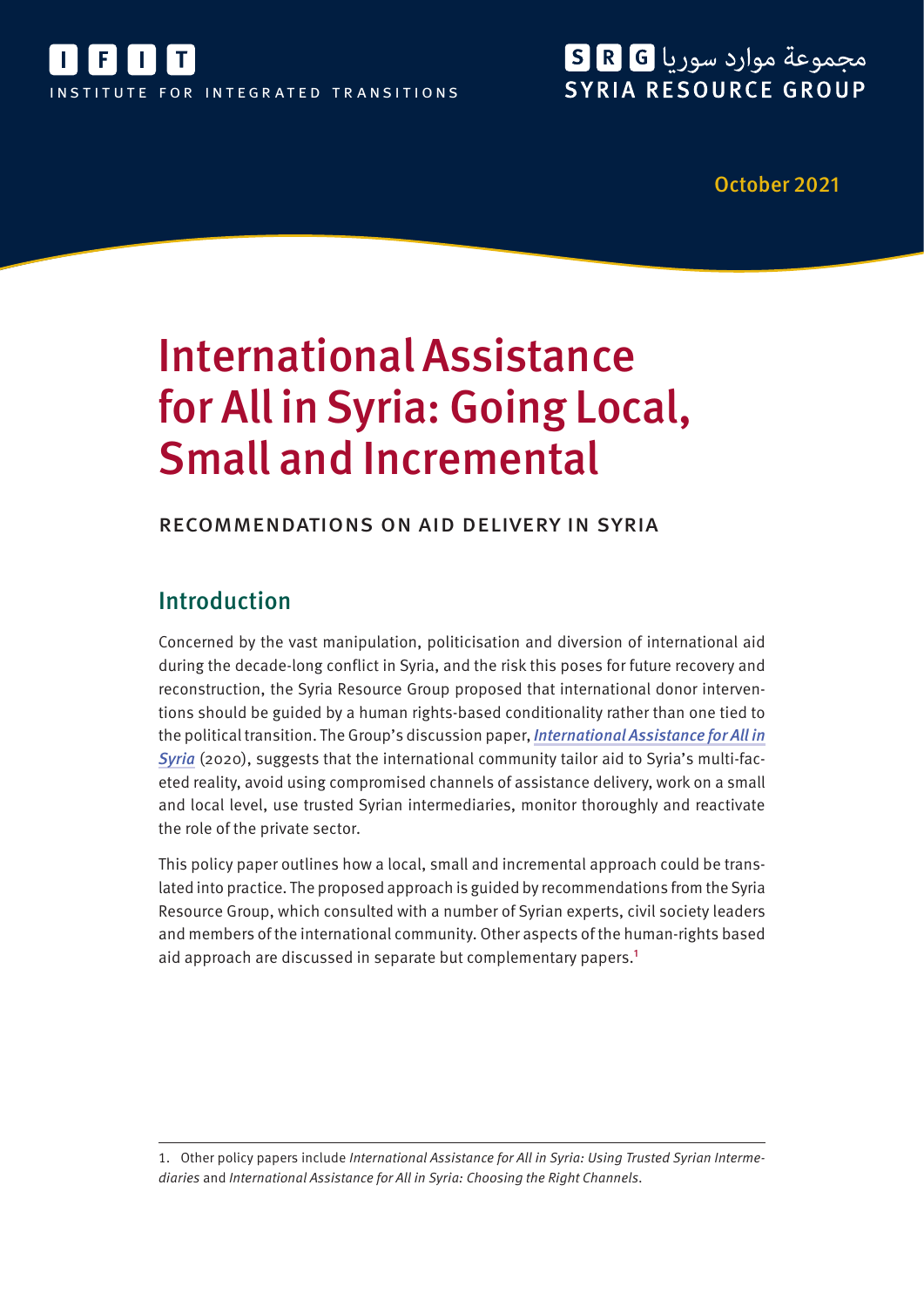## Why local, small and incremental?

When it comes to international assistance in Syria's extremely restricted aid environment, ensuring a human rights-based conditionality has proven difficult.<sup>2</sup> The country's fragmented geopolitical context and the absence of legitimate and uncompromised partners in central and regional authorities further complicates this reality. A localised approach would allow for incrementalism, while working on a small scale would offer a feasible alternative to current models of aid delivery. **Going local, small and incremental can be an effective way of bypassing the channels of aid delivery that have been compromised over the past 10 years** as both the central government and de-facto authorities in different regions have chiefly served their own interests rather than the population's needs.

A small-scale and localised approach enables conditions that reduce discrimination in aid delivery for all communities. It ensures more efficiency in aid delivery, as it directs interventions to where they are most needed. This approach reduces the risk of largescale corruption and misconduct, delivering a higher impact and better value for money. It also aids the process of incrementally re-establishing trusted social and institutional channels through which assistance can be delivered at scale. Finally, it provides leverage and convening power to civil society actors, enabling aid to play a greater role in sustainable peacebuilding and recovery in Syria.

It is important to note that the local approach does not prescribe a specific degree of localisation. Rather, it entails **working at the most convenient local level – whether that be a neighbourhood, town or region – where a human rights-based conditionality can be effectively applied and monitored**. It also means maximising the use of local resources, both human and economic. In a localised context, communities can leverage their unique knowledge to take on advisory, mapping, vetting or monitoring roles and participate in decision-making processes, where trust and community representation are critical.

At the same time, a **focus on local and small interventions should not jeopardise national and subnational interests or prospects for recovery, peace and sustainability**. As such, it is crucial that incrementalism guide the scaling up of interventions when possible and as far as a human rights-based conditionality allows.

A localised approach also presents multiple challenges. The international aid system lacks official channels for delivering rights-based humanitarian and developmental aid at the local level. High management costs, difficulty in ensuring donor expectations of transparency and accountability, and the complication of restrictive measures that limit Syrian organisations' access to the international financial system are just some of the challenges that small-scale interventions must overcome. The risks of entrenching fragmentations and compromising state building likewise should not be overlooked. Nonetheless, these challenges can – and must – be addressed through creative solutions.

<sup>2.</sup> The Group uses the term "human rights-based conditionality" to refer to a proposed requirement that international aid in Syria promote and protect human rights and foster conditions for sustainable peace.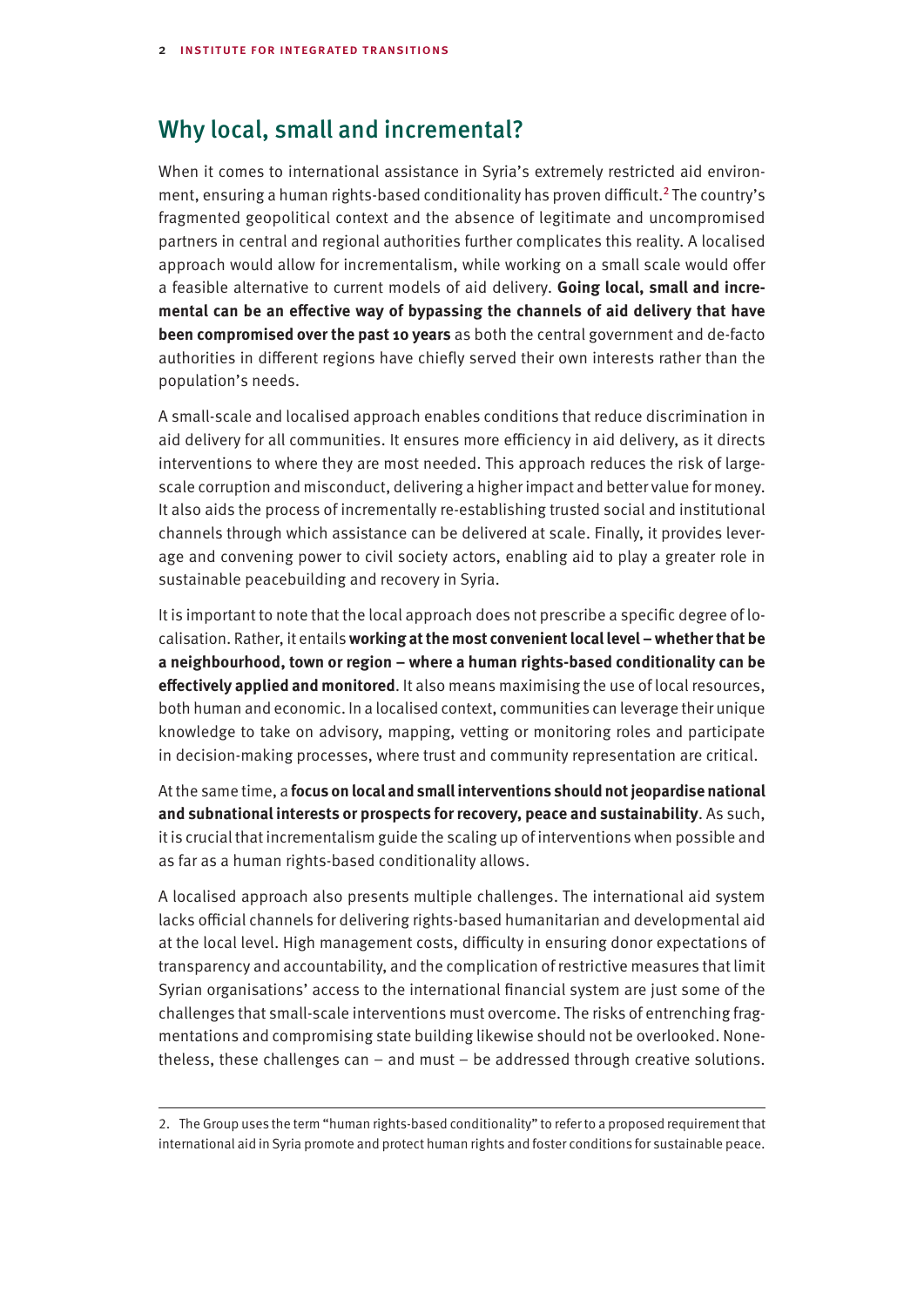Conventional methods of delivering aid have thus far failed the Syrian people, strengthened war opportunists and contributed to serious human rights violations.

## Thinking outside the box

In Syria, the most pressing challenge in going local, small and incremental is that aid delivery is confined to two types of channels: humanitarian channels, which do not admit conditionalities out of fear of compromising humanitarian principles; and development channels, which are mostly structured to bring bilateral assistance to central governments and support large-scale projects. The international aid system has yet to acknowledge the need for channels that account for the protracted nature of the Syrian conflict, and by now it needs to move beyond the binary of humanitarian/development aid. Considering the high risk of aid politicisation, it also needs to allow aid to bypass central authorities, especially compromised ones, and be managed locally.

**The humanitarian-development-peace nexus approach has the potential to improve aid delivery in this context**. It has already been incorporated into the European Union's and other donors' policy frameworks, which facilitates its application in Syrian response strategies. This approach allows for structural issues to be addressed through rightsbased frameworks by adopting transformative modalities of work that place greater focus on localisation – as in strengthening the entire local response system – mainly through area-based and thematic programming.

Genuine localisation, however, is a substantial bureaucratic and financial undertaking and implies higher management and security costs and risks. This helps to explain donors' hesitancy to adopt this approach. Using trusted Syrian intermediaries can nevertheless be a viable solution, as it reduces the bureaucratic burden for donors, strengthens the capacities of local actors and ultimately grants better security on both ends. While the restrictive international financial system remains an obstacle in a heavily sanctioned environment such as Syria's, intermediaries can play a significant role in going small and local, especially in the form of uncompromised private sector actors given their dynamic and well-established role in Syria's economic development.

A localised approach does carry the additional risk of entrenching divisions and fragmentation, jeopardising interrelated subnational interests and diluting national development strategies. To mitigate this, a mix of top-down and bottom-up approaches is needed, balancing national and subnational visions with local realities. The nexus approach is useful in this regard, as it balances interventions at the policy level with more localised actions.

In any case, **incrementalism should be carefully applied. Constant efforts to monitor developments on the ground are needed to plan for increasing the scope and scale of interventions**, while respecting the human rights-based conditionality and ensuring that progressive efforts neither contradict national and subnational interests, nor jeopardise recovery, peace and sustainability.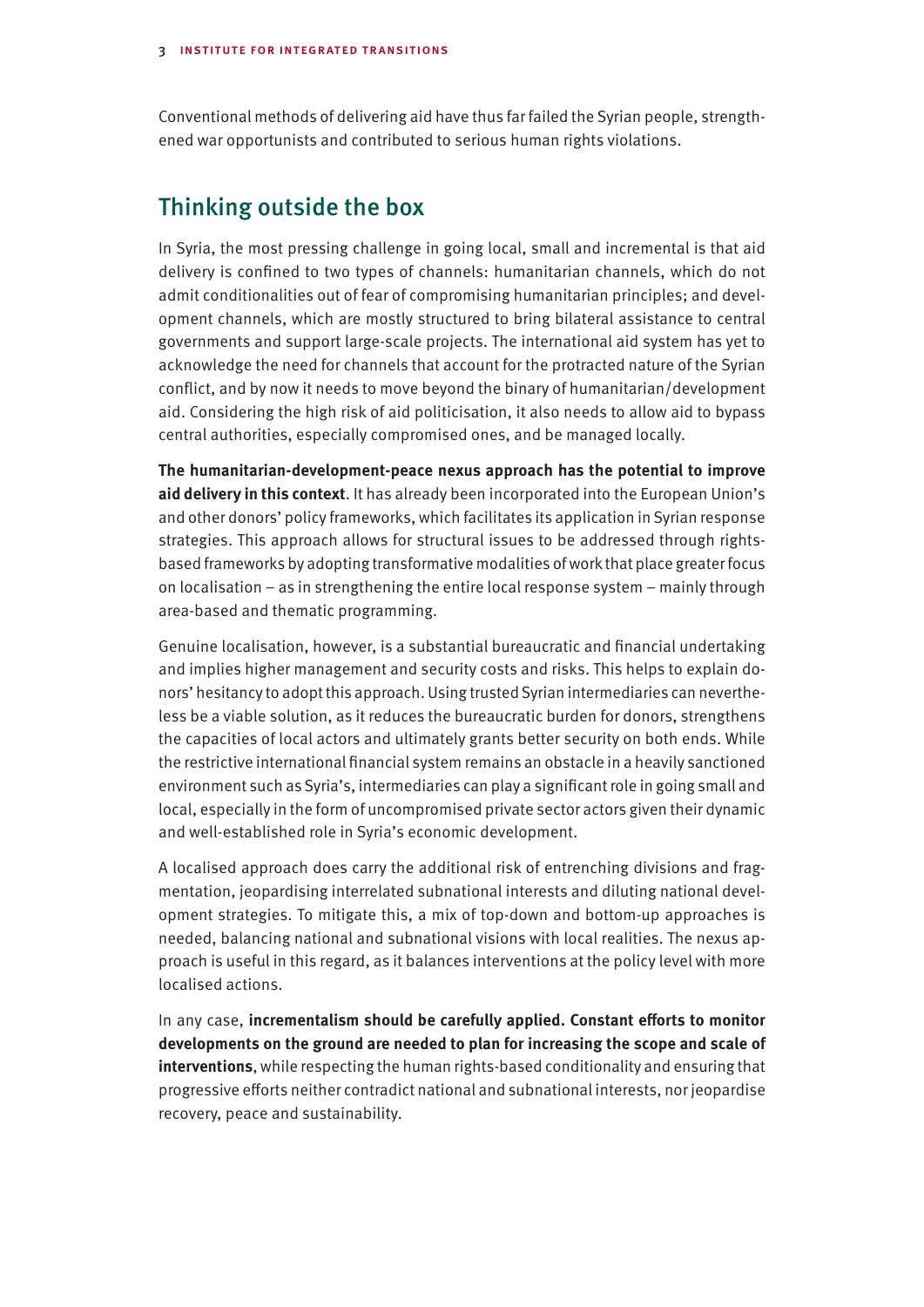Embracing an effective localised approach – going local, small and incremental – entails searching for the largest local level in which compromised channels can be avoided or safely negotiated with; competent local actors are present; local needs are structurally addressed while local interests are genuinely represented; national and subnational interests are not undermined; and intermediaries are accessible. Once this optimal level is identified, funds can be parcelled to finance small projects based on the capacities of available local partners.

## Proposed roadmap

The roadmap below illustrates a proposed design for local, small and incremental intervention, inspired by a Syrian-owned national vision that complies with a human rightsbased conditionality.



#### **1. Identification of key actors**

- **•** Identify reliable and trusted sources of information on the local, subnational and national levels to aid the mapping process.
- **•** Identify a pool of vetters, including trusted members of local communities as well as relevant professionals and experts.
- **•** Identify accessible and legitimate representatives of interests at the local, subnational and national levels to assist in decision-making processes.

#### **2. Mapping of needs and resources**

**•** Map stakeholders, including uncompromised civil society actors, competent local governance structures and ethical private sector actors, and vet them for potential engagement.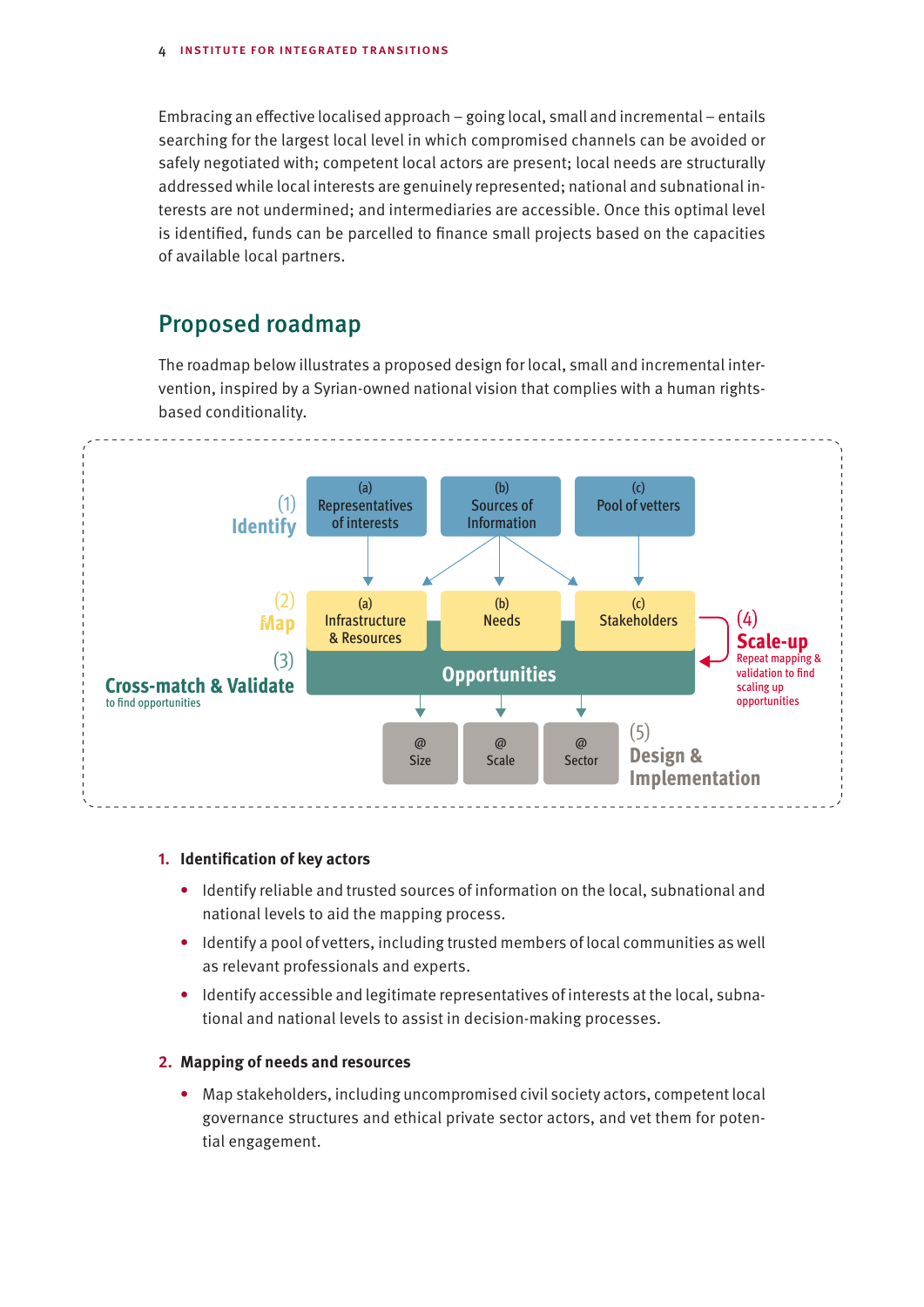- **•** Map local needs.
- **•** Map local resources and infrastructure that could serve local interests as well as national and subnational interests.

#### **3. Cross-matching and validation of opportunities**

- **•** Cross-match the collected information (needs, vetted stakeholders, resources and infrastructures) to identify opportunities for intervention. An opportunity presents itself when needs are matched with the feasibility to operate in a specific area, while respecting the human rights-based conditionality and working within the framework of the identified vision.
- **•** Validate potential opportunities for interventions against local, subnational and national interests.

#### **4. Design and implementation of interventions**

- **•** Identify the most appropriate scale, size and sector of interventions based on the validated opportunities.
- **•** Implement approved interventions at the relevant scales and budgets, with the vetted actors.

#### **5. Scale-up**

- **•** Be proactive in trying to create conditions at higher levels and larger scales to:
	- **–** Enlarge the size of projects at the local level when conditions allow (eg, by increasing the number or capacity of partners),
	- **–** Scale up to a higher level when conditions become favourable, and
	- **–** Look for opportunities for cross-fertilisation within and across areas of implementation.

#### **6. Monitoring**

**•** Monitor the potential of projects to advance (rather than harm) future regional and national interests in line with the human rights-based conditionality.